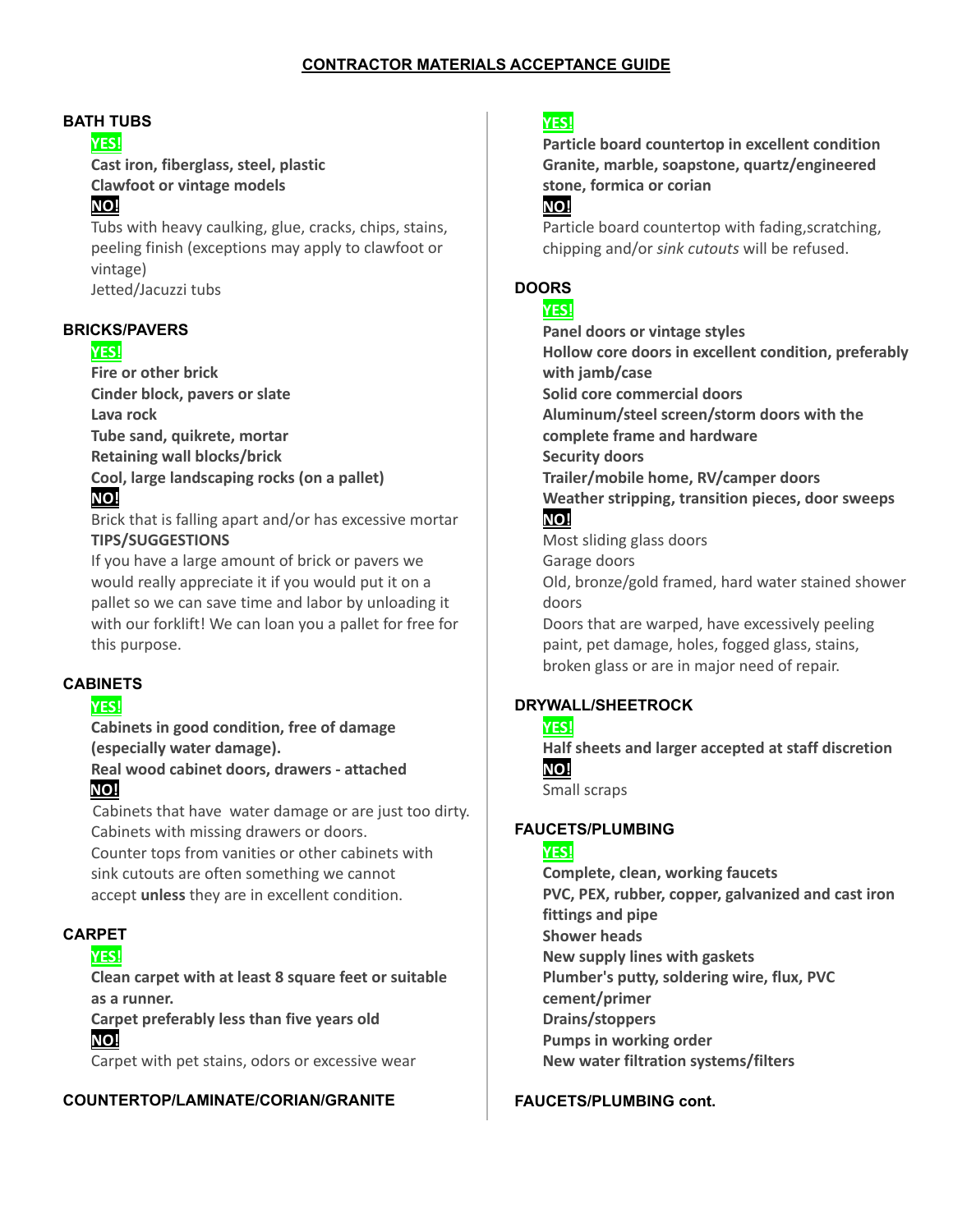# **NO!**

Leaky/broken/hard water stained faucets/shower heads Sun damaged/yellowing PVC pipe Faucets missing integral parts Cracking, old, kinked supply lines Rusty pipe Lead pipe or fittings

## **FENCING**

## **YES!**

**Chain link, hog paneling, chicken wire, barbwire etc. Wooden fencing, untreated or pressure treated Fence posts, top rail, t-posts etc.**

**Handrail**

**Wrought iron Lattice, privacy screens**

**Gates, gate hardware**

# **NO!**

Rotten, pest damaged, or extremely weathered wood fencing Fencing that is too tangled to use Posts with concrete

## **FLOORING**

## **YES!**

**Laminate/Pergo full pieces in good condition Marmoleum in good condition Hard and Softwood flooring that is reusable Vinyl larger than 6'x6' pieces**

# **NO!**

Vinyl/Marmoleum with cracking, excessive tread wear or stains

Laminate/Pergo with excessive tread wear, peeling/flaking, small or odd shapes, damaged tongue and groove

## **GARDEN**

## **YES!**

**Buckets, milk crates, picnic tables, lawn chairs, umbrellas, flower pots, garden hoses, hammocks, empty propane tanks, garden edging, sprinklers, empty and reasonably clean gas cans etc…. All in good condition.**

# **NO!**

No weathered/sun damaged, cracking plastics! Gas cans with mystery/really old fluid

Hoses with holes or excessive wear Old sprayers that have or previously had roundup or other haz waste in them Pesticides, herbicides, toxic fertilizers

## **GLASS/MIRRORS**

### **YES!**

**Tempered fireplace glass Plexiglass Etched/tinted/colored/stained glass Mirrors with or without frame NO!** Huge sheets of thin glass (they are too dangerous for us to handle)

## **GUTTERS/FLASHING**

## **YES!**

**Gutters in good condition Fittings/connectors, screens, leaf guards, downspout splash guards, diverters, etc. Flashing 5' or longer NO!**

Damaged or cracking plastic gutters or fittings Gutters or fittings with excessive holes or rust

## **HARDWARE**

#### **YES!**

**Nails, screws, bolts, hinges, knobs, anchors, hooks... you name it!**

# **HVAC**

## **YES!**

**Vent covers that are reasonably clean Stove pipe single, double wall and fittings Working fans, bathroom, residential or commercial Clean filters**

**New baseboard heaters that are unpainted and have all the parts intact**

# **NO!**

Furnaces or water heaters.

Air Conditioners! (occasionally we will make an exception if you can guarantee that it works) Stove pipe with asbestos insulation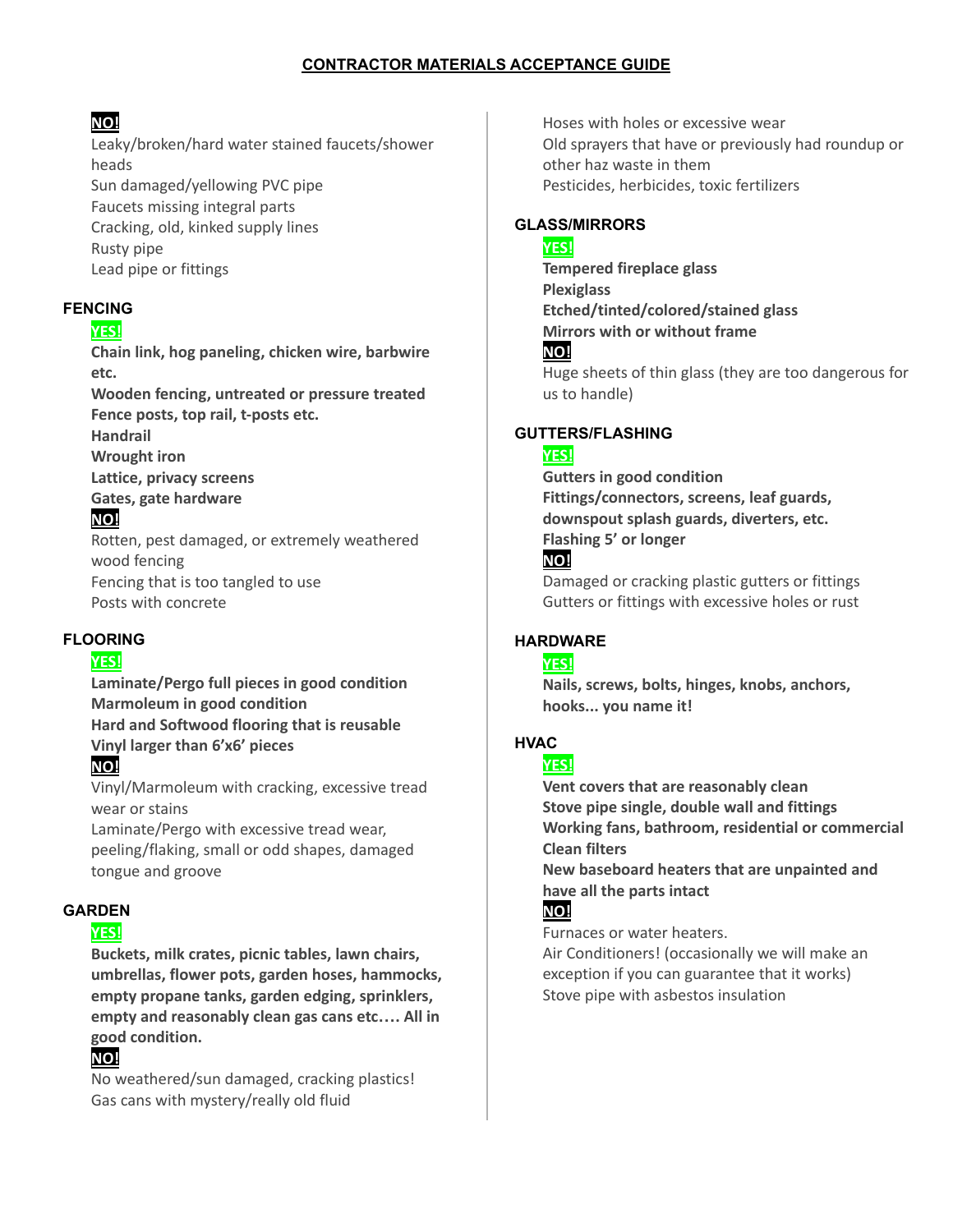#### **INSULATION**

#### **YES!**

**Blue board, fiberglass, blow in styles Weatherstripping, door sweeps, window insulation kits**

**Tyvek, Composite Styrofoam**

**NO!**

Old insulation containing asbestos

#### **LIGHTING/CEILING FANS**

#### **YES!**

**Clean and complete fixtures with all hardware (fully assembled) Vintage, ornate and antique lighting Glass globes/lamp shades Track, utility or motion lights Most light bulbs (excluding fluorescents and CFLs!)** Bathroom fans

## **NO!**

Floor & table lamps Extremely dirty fixtures Fixtures that are broken or missing important parts Hardwired fluorescent fixtures Fluorescent bulbs of any kind (tube, CFL) Old fluorescent fixtures with ballasts that do not have "NO PCB'S" printed on them Super dated/ugly bronze/gold plated fixtures

#### **LUMBER/SIDING/TRIM**

## **YES!**

**Lumber at least five feet in length Pressure treated and composite Trex Hardwood and softwood flooring that is reusable Vintage, ornate or modern trim in good condition**

**with nails removed**

**Clean and undamaged siding**

**Handrails, spindles, table legs, picture rail**

**Cedar shakes**

**Hardie board**

## **NO!**

Lumber that is extremely warped, less than five feet, has excessive paint, nails, rot, cracks/splitting/pest infestation

Warped, small, or broken pieces of hardie board or trex

Naily trim

## **PAINT/STAIN**

#### **YES!**

**Paint with the original label Spray paint over half full Less than 5 years old Over ¾ full cans Mistints New or unopened Paint sprayers that work NO!**

Cans that are rusted and/or without a label Any paint that has ever been stored outside, in an unheated garage or shed. Lead based paint

## **ROOFING**

#### **YES!**

**Asphalt, rubber, terracotta and cedar shingles in good condition Corrugated plastic and metal roofing Delta and other sheet metal Galvanized steel, aluminum Rusty sheet metal NO!**

Used asphalt shingles

## **SHEETGOODS/PLY/OSB**

#### **YES!**

**Full sheets of plywood, OSB, or sheets larger than 4'x4' or 2'x8' Half sheets and bigger of particle board or melamine Shelving sizes of melamine occasionally accepted Pegboard and slatwall Masonite NO!**

Small scraps Water damaged or extremely weathered material

## **SINKS**

#### **YES!**

**Cast iron, stainless steel, ceramic and plastic sinks in good condition Rare or vintage sinks**

**SINKS cont.**